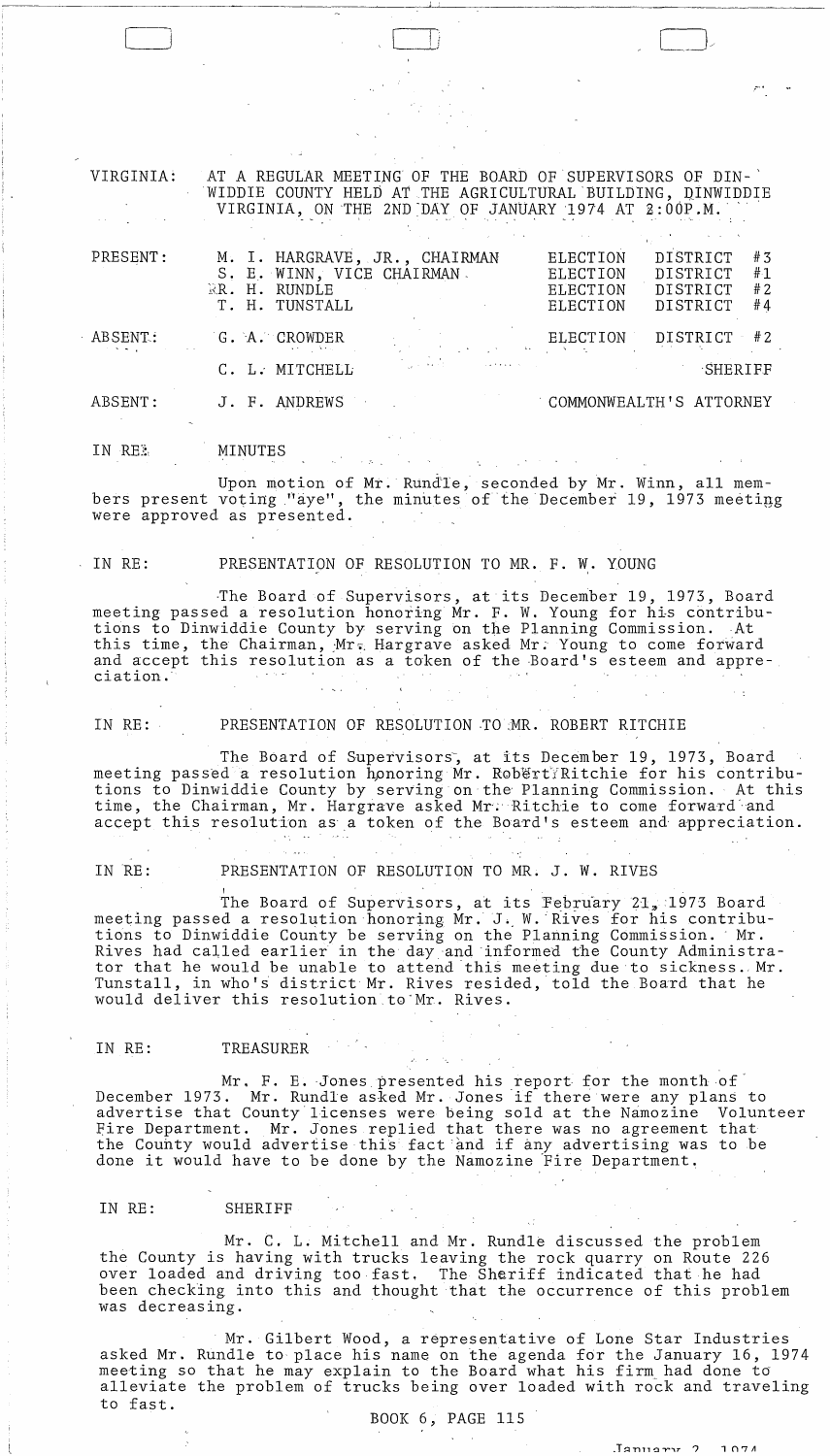# IN RE: BUILDING INSPECTOR

Mr. James L. Blaha presented his report for the month of December 1973, and a comparison between the year 1972 and 1973. In 1972 the value of construction was \$7,351,306.00 and the fees collected \$17,022.00. In 1973 the value of construction was \$9,919,920.00 and the fees collected \$17,722.00. In 1972 there were 57 new trailers and in 1973 there were 71 new trailers.

#### IN RE: SUPERENTENDENT SCHOOLS

Mr. T. W. Newsom asked the Board of Supervisors to approve the County's portion of the cost of having an adult education class at Dinwiddie High School. The total amount of the cost to both the County and State was \$3,675.50, of which the County's share would be 10%.

Upon motion of Mr. Tunstall, seconded by Mr. Rundle, Mr. Tunstall, Mr. Rundle, Mr. Winn, Mr. Hargrave voting "aye", the Board of Supervisors.authorized the expenditure of \$368.00 for the adult education classes.

### IN RE: EDUCATION OF HANDICAPPED CHILDREN

Mr. Newsom advised the Board that the School Board was required to educate all children in the County and this included handicapped children. A search had been made of approximately 1/3 of the County, and this search had turned up 4 individuals - 2 deaf and 2 county, and this search had turned up 4 individuals - 2 deal and 2<br>mentally ill. As best could be figured out, this would cost the State and the County approximately \$13,382.00, with the State paying 60% and the County 40%. There followed a long discussion that centered mainly around how the County could be expected to educate children that were not educable.

Upon motion of Mr. Winn, seconded by Mr. Tunstall, all supervisors present voting "aye", a decision on the County's appropriation of funds for the education of these handicapped children was postponed and further the Board asked that Mr. M. Kenneth Wright, Special Education Supervisor and Mr. Leonard I. Weiss, Psychologist for the School Board appear at the next meeting to discuss this matter, and further that the County Administrator provide for the Board of Supervisors a copy of the education law outlining the standards of quality education and a copy of the phamplet that deals with fiancing the standards of quality education.

# IN RE: AUTHORIZATION FOR 19 NEW SCHOOL BUSES

Upon motion of Mr. Winn, seconded by Mr. Tunstall, Mr. Winn, Mr. Tunstall, Mr. Rundle, Mr. Hargrave voting "aye", the Board approved the purchase of 10 new school buses by the School Board, with the total cost of these school buses being incorporated in the 1974-75 school budget.

### IN RE: HEALTH DEPARTMENT

 $\overline{\phantom{a}}$ 

Dr. J. G. McNiel relayed through the County Administrator to the Board, that he hoped to have his investigation of the complaints against the sanitation department completed by the next Board meeting January 19, 1974.

# 'IN RE: DIRECTOR WATER AUTHORITY

Mr. Robert Ritchie told the Board that the surveyors and engineers were progressing as fast as possible, and at the present rate that bids would be asked for and the bonds sold in April. In response to a question from Mr. Rundle, Mr. Ritchie stated that the Water Authority had no plans to relocate its: office from the Courthouse to the area in which they will serve. There was money in the bond issue to finance the construction of a building for the Water Authority.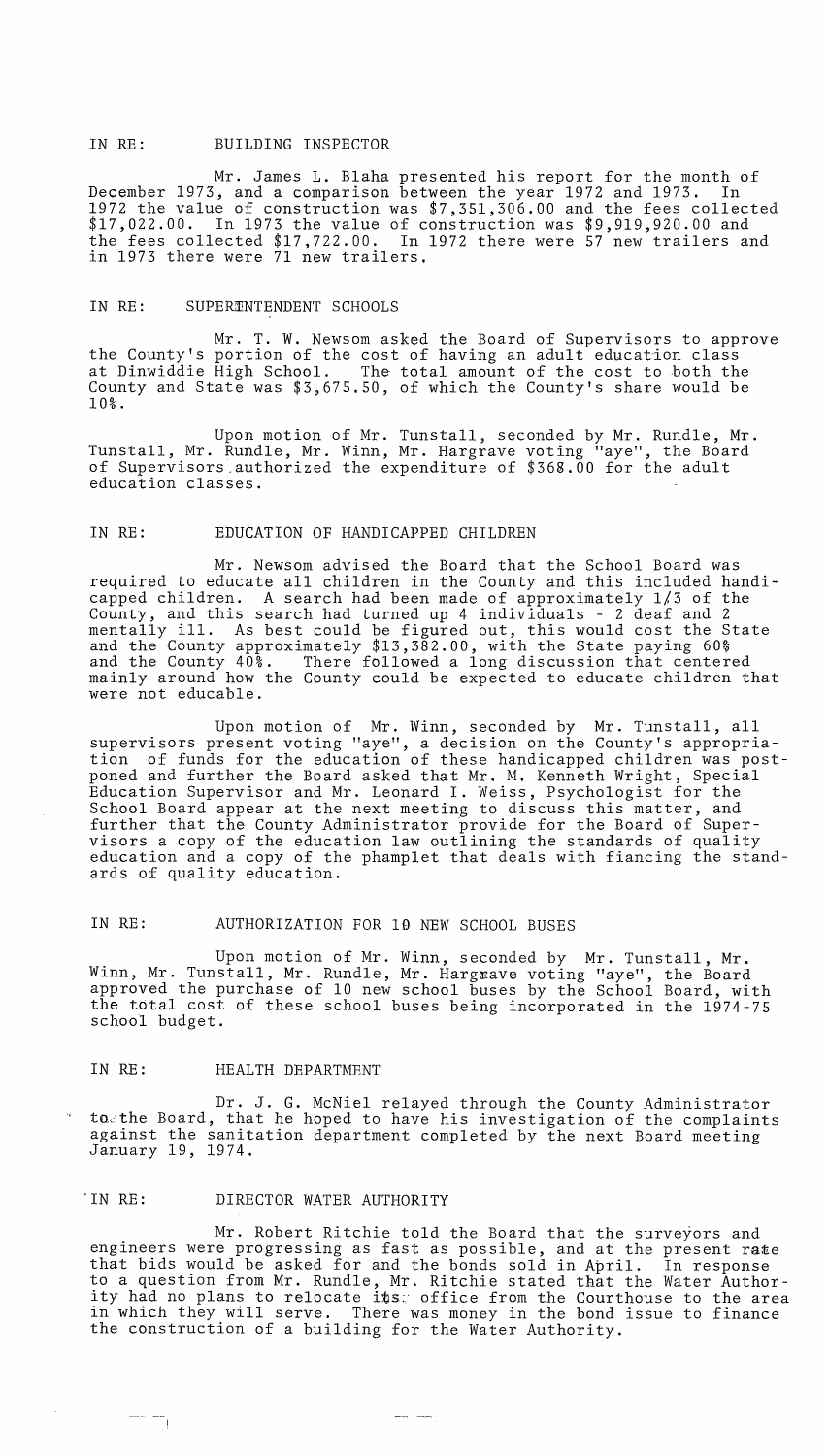### IN RE: REZONING OF LAKE JORDAN PROPERTY

The County Administrator informed the Board that at the April 4, 1973 meeting, the following motion was passed:

 $\Box$ 

Upon motion of Mr. Rundle, seconded by Mr. Winn, all members present voting "aye", the proposed residential development of the Lake Jordan Property presented by Mr. Reid on behalf of the American bogistics Association is acceptable to the Board of Supervisors but the request to rezone this property is tabled until such time as the Planned Residential Development Ordinance now under study by the Planning Gom mission and the Board of Supervisors is adopted.

The County Administrator advised the Board that Mr. James Reid a representative for the American Logistics Association, owner of the Lake Jordan property, would appear before the Board on January 16, 1974 to ask that either the property be rezoned to Residential R-2, or that it remain Agricultural A-2. Since the adoption of the PRD ordinance, the classification of a parcel of land prior to its being rezoned to PRD determined what size the single family dwelling lots would be. In this case, if the parcel was rezoned from Agricultural A-2 directly to PRD then the lot sizes for single family dwellings could be no smaller than 10,000 square feet. If the parcel of land was rezoned from A-2 to R-2, then to PRD the single family dwelling lots could be as small as 7500 square feet.

### IN RE: LANDFILL AND TRASH COLLECTION

ATTEST: WWW.

 $\overline{w}$ :  $\overline{\mathscr{L}}$  **w**  $\overline{w}$  was the *v*  $\overline{w}$ 

The Board and the, County Administrator discussed briefly the progress being made on the implementation of the trash collection system in Dinwiddie County. The County Administrator advised the Board that the trash truck should be here around the 10th of January and that atethatstime containers would be placed throughout the County. Mr. Rundle was concerned about the lack of trash container sites in the Northern part of the County. The County Administrator stated that there was a great deal of difficulty in finding sites for trash containers in the Rohoic Area because of the concentration of population. It was hoped that once the trash collection program started, that the people would realize that the trash containers and the area around the containers were going to be kept clean and this would encourage other people to permit containers to be located on their land. In addition, the need for trash containers in the Rohoic Area was not as great due to the for trash containers in the Rohord Area was not as great due to the<br>house to house collection made by Thweatt, and it was hoped that more and'more people would avail themselves of Thweatt's trash collection service.

### IN RE: ADJOURNMENT

Upon motion of Mr. Winn, seconded by Mr. Rundle, all supervisors voting "aye", the meeting adjourned at 3:50 P.M.

JR. CHAIRMAN RAVE  $\cancel{\mathscr{L}}$ 

BOOK 6, PAGE 116